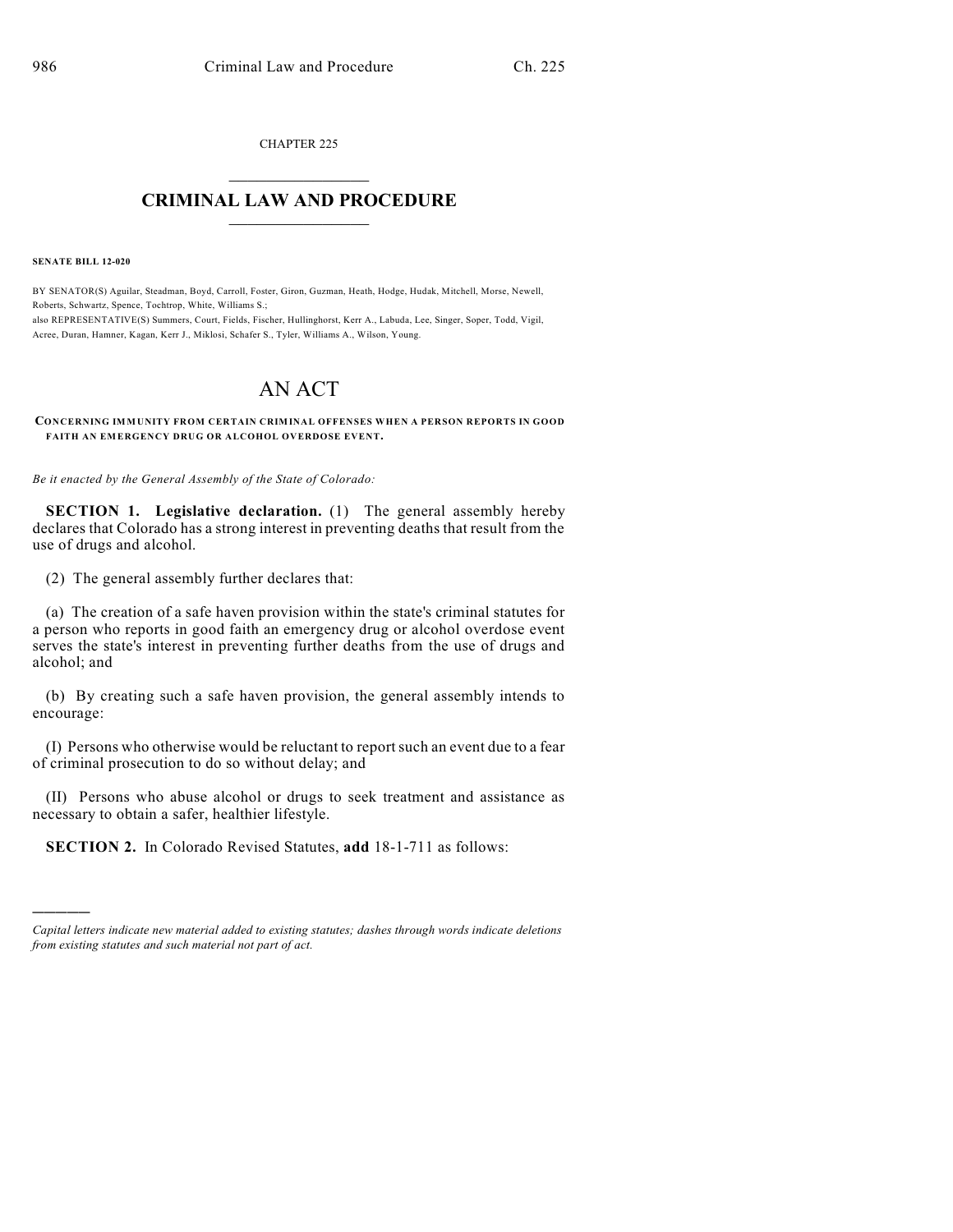**18-1-711. Immunity for persons who suffer or report an emergency drug or alcohol overdose event - definitions.** (1) A PERSON SHALL BE IMMUNE FROM CRIMINAL PROSECUTION FOR AN OFFENSE DESCRIBED IN SUBSECTION (3) OF THIS SECTION IF:

(a) THE PERSON REPORTS IN GOOD FAITH AN EMERGENCY DRUG OR ALCOHOL OVERDOSE EVENT TO A LAW ENFORCEMENT OFFICER, TO THE 911 SYSTEM, OR TO A MEDICAL PROVIDER;

(b) THE PERSON REMAINS AT THE SCENE OF THE EVENT UNTIL A LAW ENFORCEMENT OFFICER OR AN EMERGENCY MEDICAL RESPONDER ARRIVES, OR THE PERSON REMAINS AT THE FACILITIES OF THE MEDICAL PROVIDER UNTIL A LAW ENFORCEMENT OFFICER ARRIVES;

(c) THE PERSON IDENTIFIES HIMSELF OR HERSELF TO, AND COOPERATES WITH, THE LAW ENFORCEMENT OFFICER, EMERGENCY MEDICAL RESPONDER, OR MEDICAL PROVIDER; AND

(d) THE OFFENSE ARISES FROM THE SAME COURSE OF EVENTS FROM WHICH THE EMERGENCY DRUG OR ALCOHOL OVERDOSE EVENT AROSE.

(2) THE IMMUNITY DESCRIBED IN SUBSECTION (1) OF THIS SECTION ALSO EXTENDS TO THE PERSON WHO SUFFERED THE EMERGENCY DRUG OR ALCOHOL OVERDOSE EVENT IF ALL OF THE CONDITIONS OF SUBSECTION (1) ARE SATISFIED.

(3) THE IMMUNITY DESCRIBED IN SUBSECTION (1) OF THIS SECTION SHALL APPLY TO THE FOLLOWING CRIMINAL OFFENSES:

(a) UNLAWFUL POSSESSION OF A CONTROLLED SUBSTANCE, AS DESCRIBED IN SECTION 18-18-403.5 (2) (a) (I), (2) (b) (I), OR (2) (c);

(b) UNLAWFUL USE OF A CONTROLLED SUBSTANCE, AS DESCRIBED IN SECTION 18-18-404;

(c) UNLAWFUL POSSESSION OF TWO OUNCES OR LESS OF MARIJUANA, AS DESCRIBED IN SECTION 18-18-406 (1); OR MORE THAN TWO OUNCES OF MARIJUANA BUT NO MORE THAN SIX OUNCES OF MARIJUANA, AS DESCRIBED IN SECTION 18-18-406 (4) (a); OR MORE THAN SIX OUNCES OF MARIJUANA BUT NO MORE THAN TWELVE OUNCES OF MARIJUANA OR THREE OUNCES OR LESS OF MARIJUANA CONCENTRATE AS DESCRIBED IN SECTION 18-18-406 (4) (b);

(d) OPEN AND PUBLIC DISPLAY, CONSUMPTION, OR USE OF LESS THAN TWO OUNCES OF MARIJUANA AS DESCRIBED IN SECTION 18-18-406 (3) (a) (I);

(e) TRANSFERRING OR DISPENSING TWO OUNCES OR LESS OF MARIJUANA FROM ONE PERSON TO ANOTHER FOR NO CONSIDERATION, AS DESCRIBED IN SECTION 18-18-406 (5);

(f) USE OR POSSESSION OF SYNTHETIC CANNABINOIDS OR SALVIA DIVINORUM, AS DESCRIBED IN SECTION 18-18-406.1;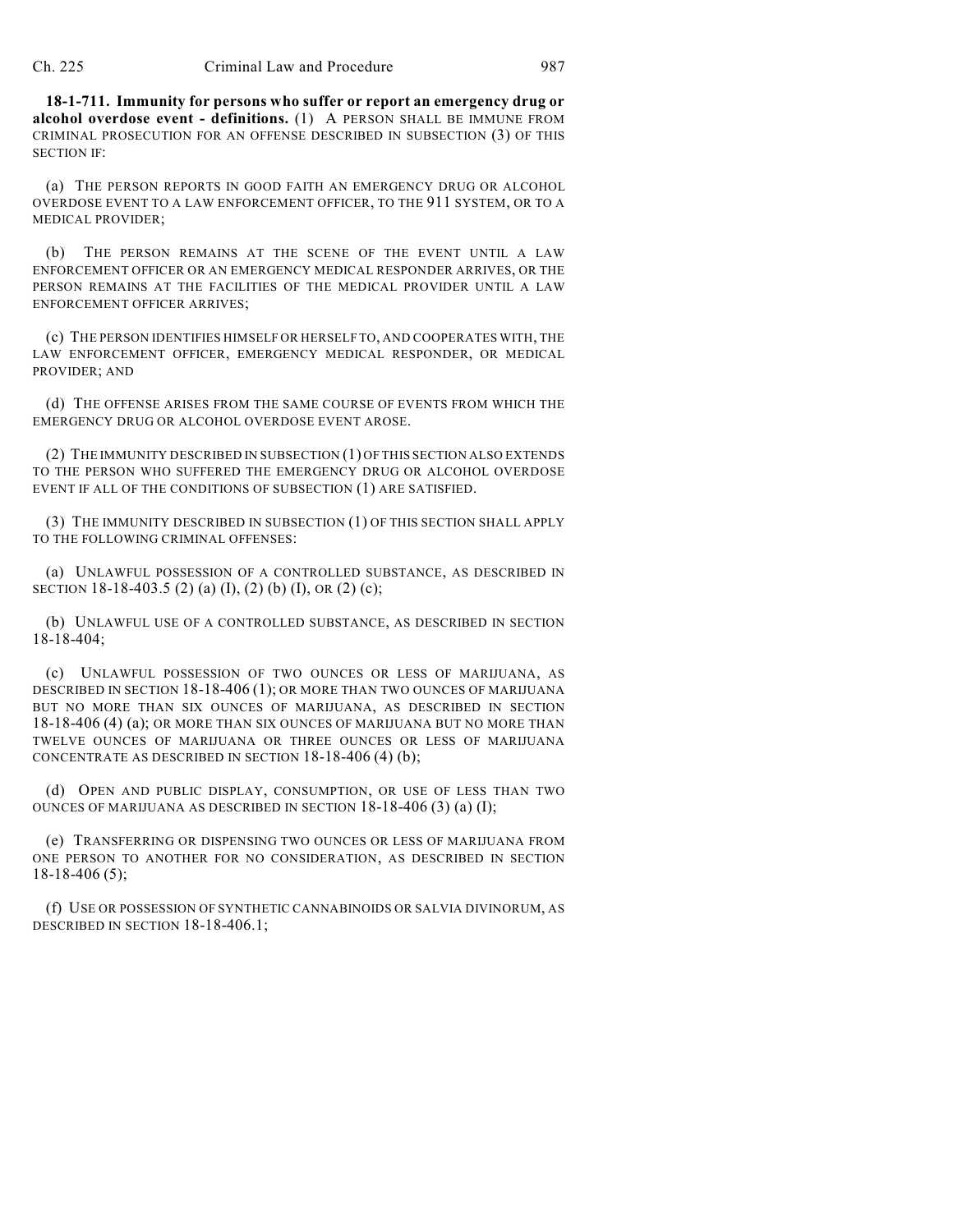(g) POSSESSION OF DRUG PARAPHERNALIA, AS DESCRIBED IN SECTION 18-18-428; AND

(h) ILLEGAL POSSESSION OR CONSUMPTION OF ETHYL ALCOHOL BY AN UNDERAGE PERSON, AS DESCRIBED IN SECTION 18-13-122.

(4) NOTHING IN THIS SECTION SHALL BE INTERPRETED TO PROHIBIT THE PROSECUTION OF A PERSON FOR AN OFFENSE OTHER THAN AN OFFENSE LISTED IN SUBSECTION (3) OF THIS SECTION OR TO LIMIT THE ABILITY OF A DISTRICT ATTORNEY OR A LAW ENFORCEMENT OFFICER TO OBTAIN OR USE EVIDENCE OBTAINED FROM A REPORT, RECORDING, OR ANY OTHER STATEMENT PROVIDED PURSUANT TO SUBSECTION (1) OF THIS SECTION TO INVESTIGATE AND PROSECUTE AN OFFENSE OTHER THAN AN OFFENSE LISTED IN SUBSECTION (3) OF THIS SECTION.

(5) AS USED IN THIS SECTION, UNLESS THE CONTEXT OTHERWISE REQUIRES, "EMERGENCY DRUG OR ALCOHOL OVERDOSE EVENT" MEANS AN ACUTE CONDITION INCLUDING, BUT NOT LIMITED TO, PHYSICAL ILLNESS, COMA, MANIA, HYSTERIA, OR DEATH RESULTING FROM THE CONSUMPTION OR USE OF A CONTROLLED SUBSTANCE, OR OF ALCOHOL, OR ANOTHER SUBSTANCE WITH WHICH A CONTROLLED SUBSTANCE OR ALCOHOL WAS COMBINED, AND THAT A LAYPERSON WOULD REASONABLY BELIEVE TO BE A DRUG OR ALCOHOL OVERDOSE THAT REQUIRES MEDICAL ASSISTANCE.

**SECTION 3.** In Colorado Revised Statutes, 16-11.3-103, **add** (6) as follows:

**16-11.3-103. Duties of the commission - mission - staffing - repeal.** (6) THE COMMISSION IS ENCOURAGED TO CREATE AND MAKE PUBLICLY AVAILABLE A DOCUMENT DESCRIBING THE PROVISIONS OF SECTION 18-1-711, C.R.S.

**SECTION 4.** In Colorado Revised Statutes, 18-18-403.5, **amend** (1) as follows:

**18-18-403.5. Unlawful possession of a controlled substance.** (1) Except as authorized by part 3 of article 22 of title 12, C.R.S., BY SECTION 18-1-711, or by part 2 or 3 of this article, it is unlawful for  $\frac{any}{y}$  A person knowingly to possess a controlled substance.

**SECTION 5.** In Colorado Revised Statutes, 18-18-404, **amend** (1) (a) as follows:

**18-18-404. Unlawful use of a controlled substance.** (1) (a) Except as is otherwise provided for offenses concerning marijuana and marijuana concentrate in sections  $18-18-406$  and  $18-18-406.5$ , any AND AS DESCRIBED BY SECTION 18-1-711, A person who uses any controlled substance, except when it is dispensed by or under the direction of a person licensed or authorized by law to prescribe, administer, or dispense the controlled substance for bona fide medical needs, commits a class 2 misdemeanor.

**SECTION 6.** In Colorado Revised Statutes, 18-18-406, **amend** (1) and (3) (a) (I) as follows:

**18-18-406. Offenses relating to marijuana and marijuana concentrate.**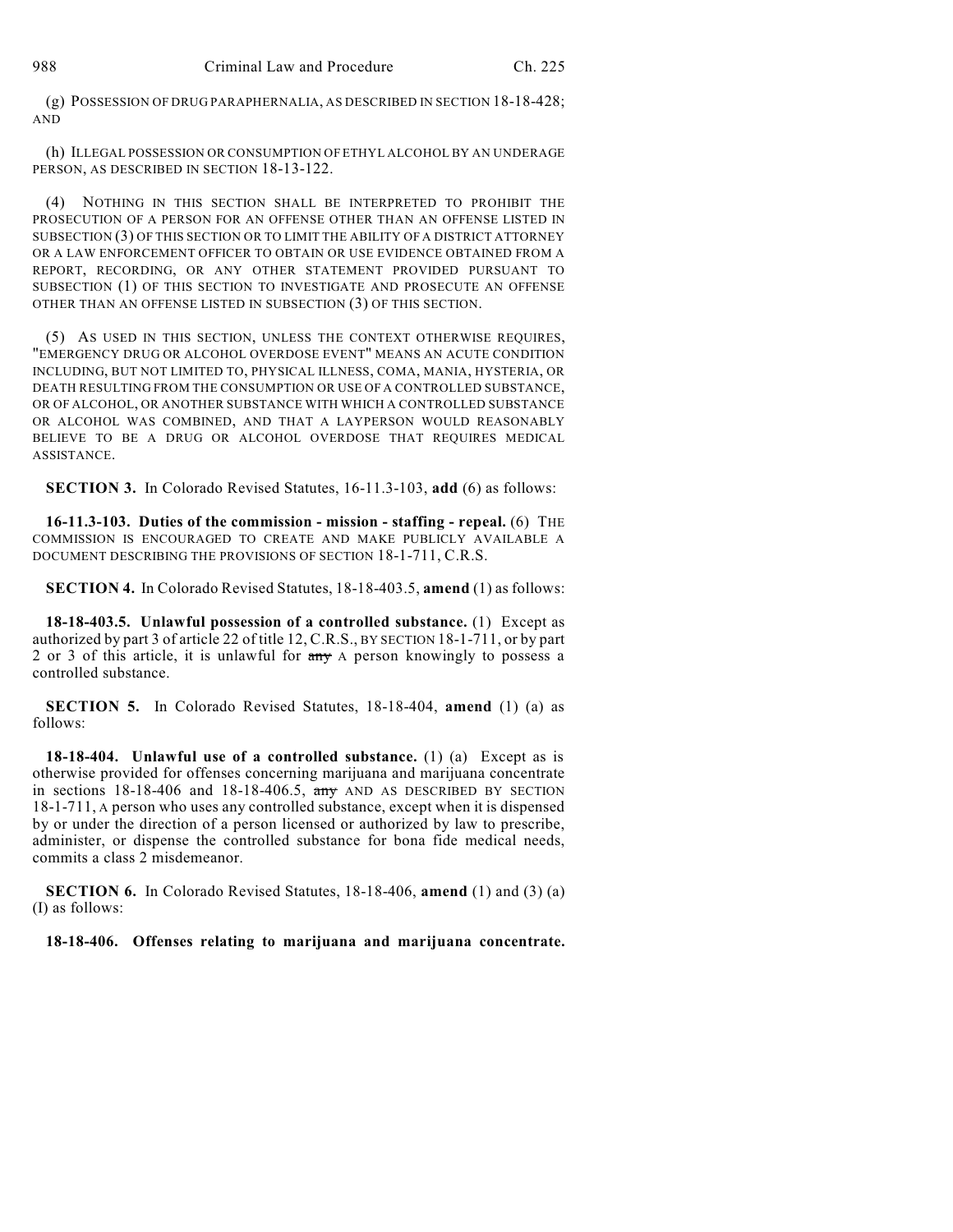(1) Any EXCEPT AS DESCRIBED IN SECTION 18-1-711, A person who possesses two ounces or less of marijuana commits a class 2 petty offense and, upon conviction thereof, shall be punished by a fine of not more than one hundred dollars.

 $(3)$  (a) (I) Any EXCEPT AS DESCRIBED IN SECTION 18-1-711, A person who openly and publicly displays, consumes, or uses two ounces or less of marijuana commits a class 2 petty offense and, upon conviction thereof, shall be punished, at a minimum, by a fine of not less than one hundred dollars or, at a maximum, by a fine of not more than one hundred dollars and, notwithstanding the provisions of section 18-1.3-503, by fifteen days in the county jail.

**SECTION 7.** In Colorado Revised Statutes, 18-18-428, **amend** (1) as follows:

**18-18-428. Possession of drug paraphernalia - penalty.** (1) EXCEPT AS DESCRIBED IN SECTION 18-1-711, a person commits possession of drug paraphernalia if he OR SHE possesses drug paraphernalia and knows or reasonably should know that the drug paraphernalia could be used under circumstances in violation of the laws of this state.

**SECTION 8.** In Colorado Revised Statutes, 18-13-122, **amend** (2) (a), (4.5) introductory portion,  $(4.5)$   $(a)$ ,  $(4.5)$   $(b)$ , and  $(4.5)$   $(d)$  as follows:

**18-13-122. Illegal possession or consumption of ethyl alcohol by an underage person - definitions - adolescent substance abuse prevention and treatment fund - legislative declaration.** (2) (a) Any EXCEPT AS DESCRIBED BY SECTION 18-1-711 AND SUBSECTION (4.5) OF THIS SECTION, A person under twenty-one years of age who possesses or consumes ethyl alcohol anywhere in the state of Colorado commits illegal possession or consumption of ethyl alcohol by an underage person. Illegal possession or consumption of ethyl alcohol by an underage person is a strict liability offense.

(4.5) An underage person and one or two other persons shall be immune from criminal prosecution under this section if they establish HE OR SHE ESTABLISHES the following:

(a)  $\Theta$  one of The underage persons PERSON called 911 and reported IN GOOD FAITH that another underage person was in need of medical assistance due to alcohol consumption;

(b) The underage person who called 911 and, if applicable, one or two other persons acting in concert with the underage person who called 911 provided each of their names HIS OR HER NAME to the 911 operator;

(d) The underage person and, if applicable, one or two other persons acting in concert with the underage person who made the 911 call remained on the scene with the underage person in need of medical assistance until assistance arrived and cooperated with medical assistance and OR law enforcement personnel on the scene.

**SECTION 9.** In Colorado Revised Statutes, 12-47-901, **amend** (1.5) introductory portion,  $(1.5)$   $(a)$ ,  $(1.5)$   $(b)$ , and  $(1.5)$   $(d)$  as follows: